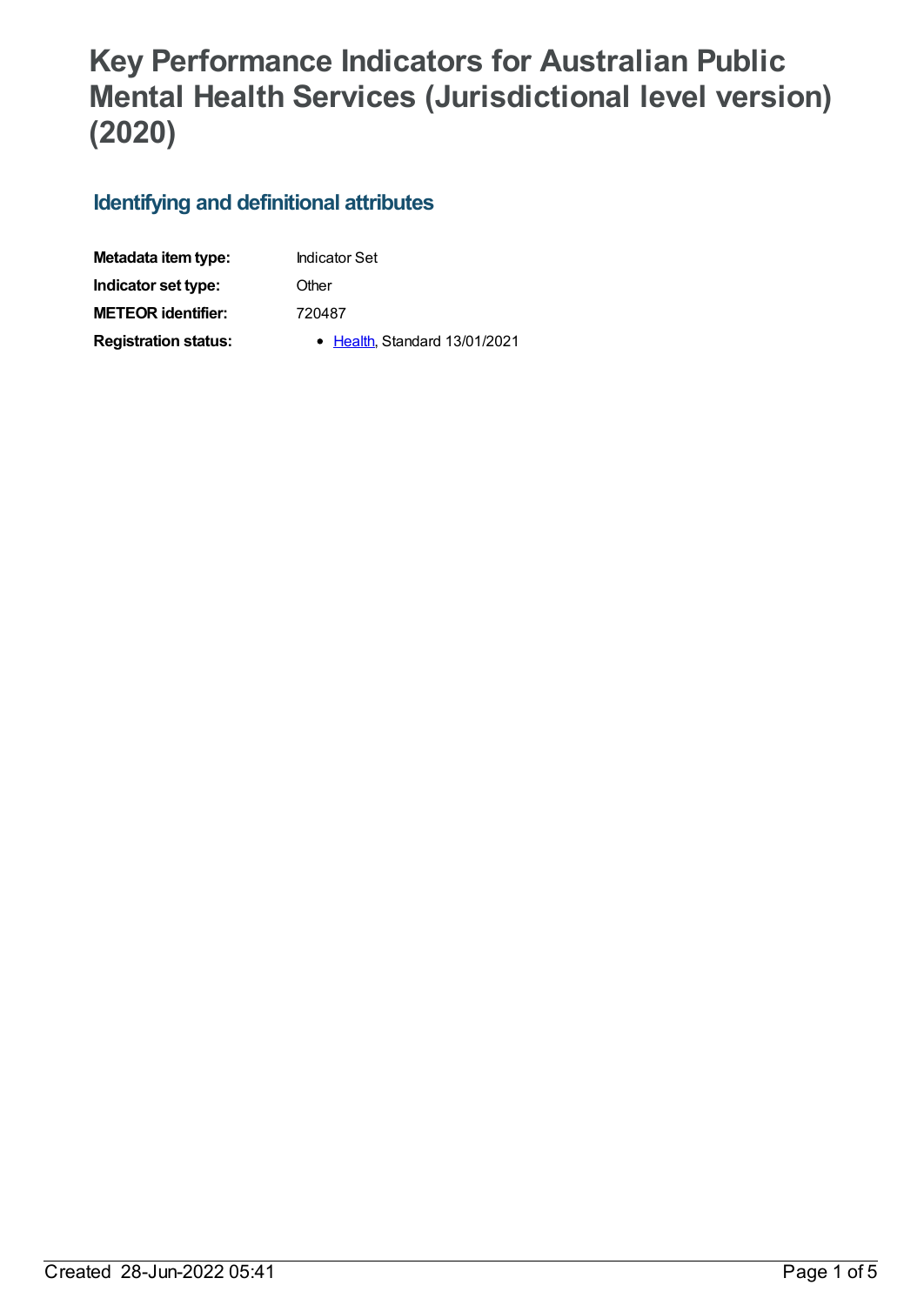**Description:** This indicator set contains the specifications for the 2020 Key Performance Indicators for Australian Public Mental Health Services (Jurisdictional level version) (MHS KPIs).

> These indicator specifications facilitate the supply and publication of jurisdictional level data, which is compiled to form the national view. The specifications are adapted from the related Key [Performance](file:///content/720490) Indicators for Australian Public Mental Health Services (Service level version) (2020–), which is an ongoing data development process.

As a key part of the ongoing data development, the key performance indicators are regularly reviewed to ensure they continue to be fit for purpose. At the most recent review (2017) it was agreed one indicator—Outcomes readiness—was no longer required for inclusion in the Jurisdiction level specifications for national reporting. This indicator is included in the Service level version 2015–2017.

The number and data collection period for each indicator is summarised in the table below for reference.

| Indicator<br>number | Indicator name                                                                    | Data set collection<br>period                  |
|---------------------|-----------------------------------------------------------------------------------|------------------------------------------------|
| <b>KP101</b>        | Change in mental health consumer's<br>clinical outcomes                           | 2018-19                                        |
| KP102               | Mental health readmissions to hospital                                            | 2018-19                                        |
| <b>KP103</b>        | National Mental Health Service<br>Standards compliance                            | 2018-19                                        |
| <b>KPI04</b>        | Average length of acute mental health<br>inpatient stay                           | 2018-19                                        |
| <b>KPI05</b>        | Average cost per acute mental health<br>admitted patient day                      | 2018-19                                        |
| <b>KPI06</b>        | Average treatment days per three-<br>month community mental health care<br>period | 2018-19                                        |
| <b>KPI07</b>        | Average cost per community mental<br>health treatment day                         | 2018-19                                        |
| <b>KPI08</b>        | Population access to specialised<br>clinical mental health care                   | 2018-19                                        |
| KP109               | Mental health new client index                                                    | 2018-19                                        |
| <b>KPI10</b>        | Comparative area resources                                                        | Not yet specified<br>for national<br>reporting |
| <b>KPI11</b>        | Admission preceded by community<br>mental health care                             | 2018-19                                        |
| <b>KPI12</b>        | Post-discharge community mental<br>health care                                    | 2018-19                                        |
| <b>KPI13</b>        | Mental health consumer outcomes<br>participation                                  | Not yet specified<br>for national<br>reporting |
| <b>KPI14</b>        | Outcomes readiness                                                                | Removed from the<br>set in 2017                |
| <b>KPI15</b>        | Seclusion rate                                                                    | 2019-20                                        |
| <b>KPI16</b>        | Restraint rate                                                                    | 2019-20<br>Added to the set in<br>2018         |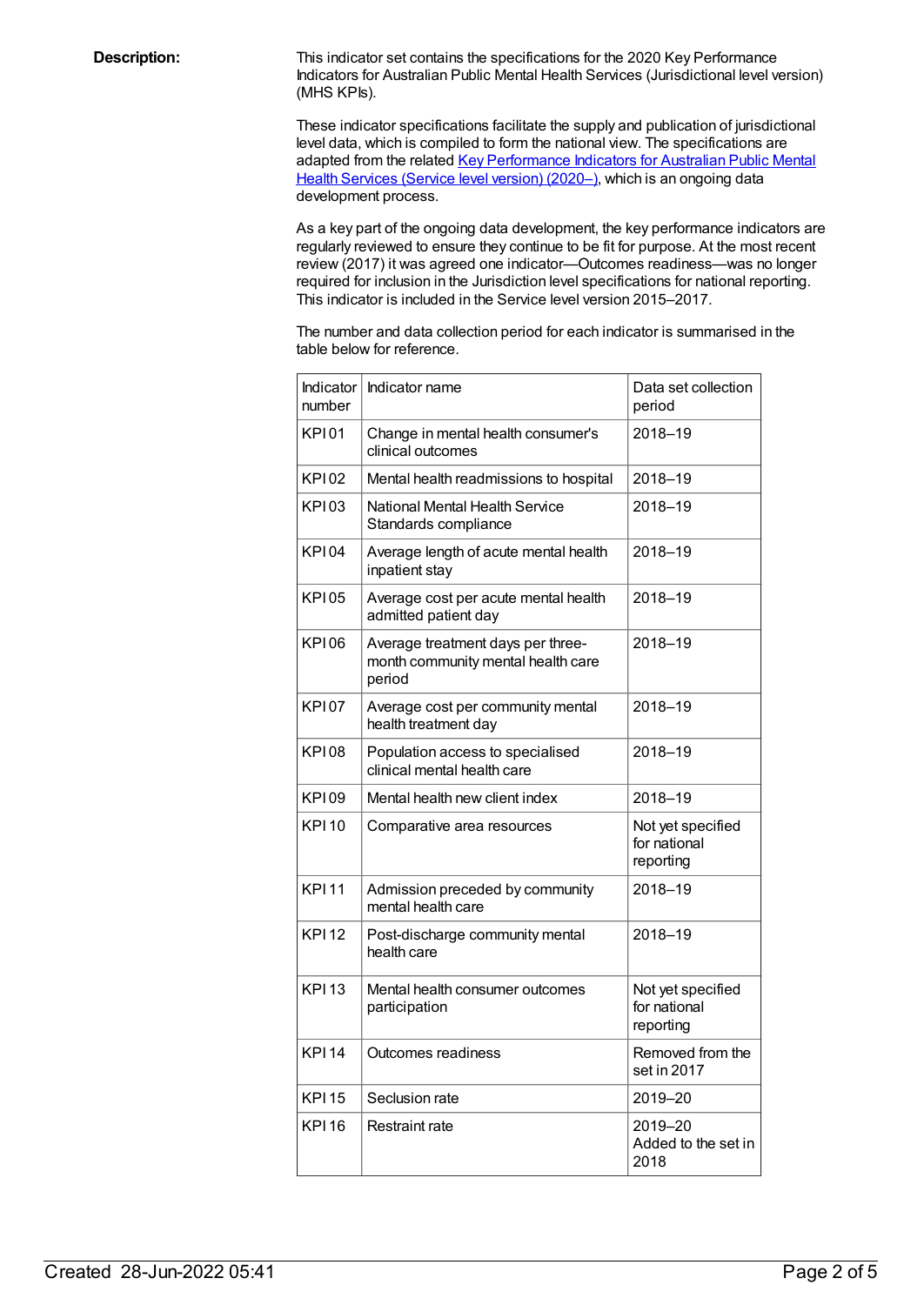## **Relational attributes**

**Related metadata references:** See also Key [Performance](https://meteor.aihw.gov.au/content/720219) Indicators for Australian Public Mental Health Services (2020) • [Health](https://meteor.aihw.gov.au/RegistrationAuthority/12), Standard 13/01/2021

> Supersedes Key [Performance](https://meteor.aihw.gov.au/content/709378) Indicators for Australian Public Mental Health Services (Jurisdictional level version) (2019)

• [Health](https://meteor.aihw.gov.au/RegistrationAuthority/12), Superseded 16/02/2021

Has been superseded by Key [Performance](https://meteor.aihw.gov.au/content/739864) Indicators for Australian Public Mental Health Services (Jurisdictional level version) (2021)

• [Health](https://meteor.aihw.gov.au/RegistrationAuthority/12), Standard 17/12/2021

See also Key [Performance](https://meteor.aihw.gov.au/content/720490) Indicators for Australian Public Mental Health Services (Service level version) (2020–)

• [Health](https://meteor.aihw.gov.au/RegistrationAuthority/12), Standard 13/01/2021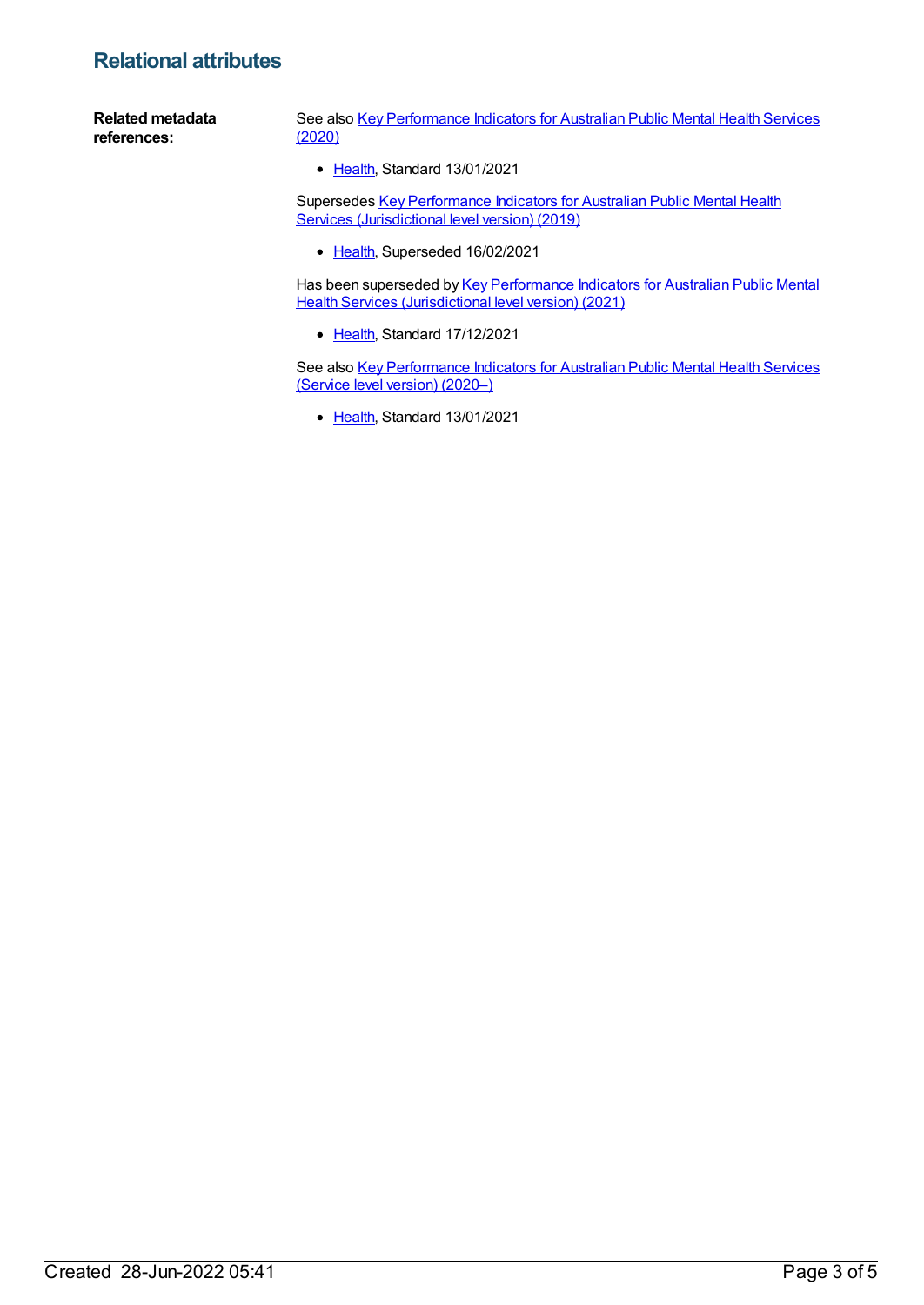**Indicators linked to this Indicator set:**

KPIs for [Australian](https://meteor.aihw.gov.au/content/723377) Public Mental Health Services: PI 01J – Change in mental health consumer's clinical outcomes, 2020 [Health](https://meteor.aihw.gov.au/RegistrationAuthority/12), Standard 13/01/2021

KPIs for Australian Public Mental Health Services: PI 02J – Mental health [readmissions](https://meteor.aihw.gov.au/content/723381) to hospital, 2020 [Health](https://meteor.aihw.gov.au/RegistrationAuthority/12), Standard 24/09/2021

KPIs for [Australian](https://meteor.aihw.gov.au/content/723384) Public Mental Health Services: PI 03J – National Mental Health Service Standards compliance, 2020 [Health](https://meteor.aihw.gov.au/RegistrationAuthority/12), Standard 13/01/2021

KPIs for [Australian](https://meteor.aihw.gov.au/content/723369) Public Mental Health Services: PI 04J – Average length of acute mental health inpatient stay, 2020 [Health](https://meteor.aihw.gov.au/RegistrationAuthority/12), Standard 13/01/2021

KPIs for [Australian](https://meteor.aihw.gov.au/content/720499) Public Mental Health Services: PI 05J – Average cost per acute mental health admitted patient day, 2020 [Health](https://meteor.aihw.gov.au/RegistrationAuthority/12), Standard 13/01/2021

KPIs for Australian Public Mental Health Services: PI 06J – Average treatment days per [three-month](https://meteor.aihw.gov.au/content/723371) community mental health care period, 2020 [Health](https://meteor.aihw.gov.au/RegistrationAuthority/12), Standard 13/01/2021

KPIs for [Australian](https://meteor.aihw.gov.au/content/723367) Public Mental Health Services: PI 07J – Average cost per community mental health treatment day, 2020 [Health](https://meteor.aihw.gov.au/RegistrationAuthority/12), Standard 13/01/2021

KPIs for Australian Public Mental Health Services: PI 08J – [Population](https://meteor.aihw.gov.au/content/723386) access to specialised clinical mental health care, 2020 [Health](https://meteor.aihw.gov.au/RegistrationAuthority/12), Standard 13/01/2021

KPIs for [Australian](https://meteor.aihw.gov.au/content/723379) Public Mental Health Services: PI 09J – Mental health new client index, 2020 [Health](https://meteor.aihw.gov.au/RegistrationAuthority/12), Standard 13/01/2021

KPIs for Australian Public Mental Health Services: PI 11J – [Admission](https://meteor.aihw.gov.au/content/723365) preceded by community mental health care, 2020 [Health](https://meteor.aihw.gov.au/RegistrationAuthority/12), Standard 13/01/2021

KPIs for Australian Public Mental Health Services: PI 12J – [Post-discharge](https://meteor.aihw.gov.au/content/723388) community mental health care, 2020 [Health](https://meteor.aihw.gov.au/RegistrationAuthority/12), Standard 13/01/2021

KPIs for [Australian](https://meteor.aihw.gov.au/content/723392) Public Mental Health Services: PI 15J – Seclusion rate, 2020 [Health](https://meteor.aihw.gov.au/RegistrationAuthority/12), Standard 13/01/2021

KPIs for [Australian](https://meteor.aihw.gov.au/content/723390) Public Mental Health Services: PI 16J – Restraint rate, 2020 [Health](https://meteor.aihw.gov.au/RegistrationAuthority/12), Standard 13/01/2021

## **Collection and usage attributes**